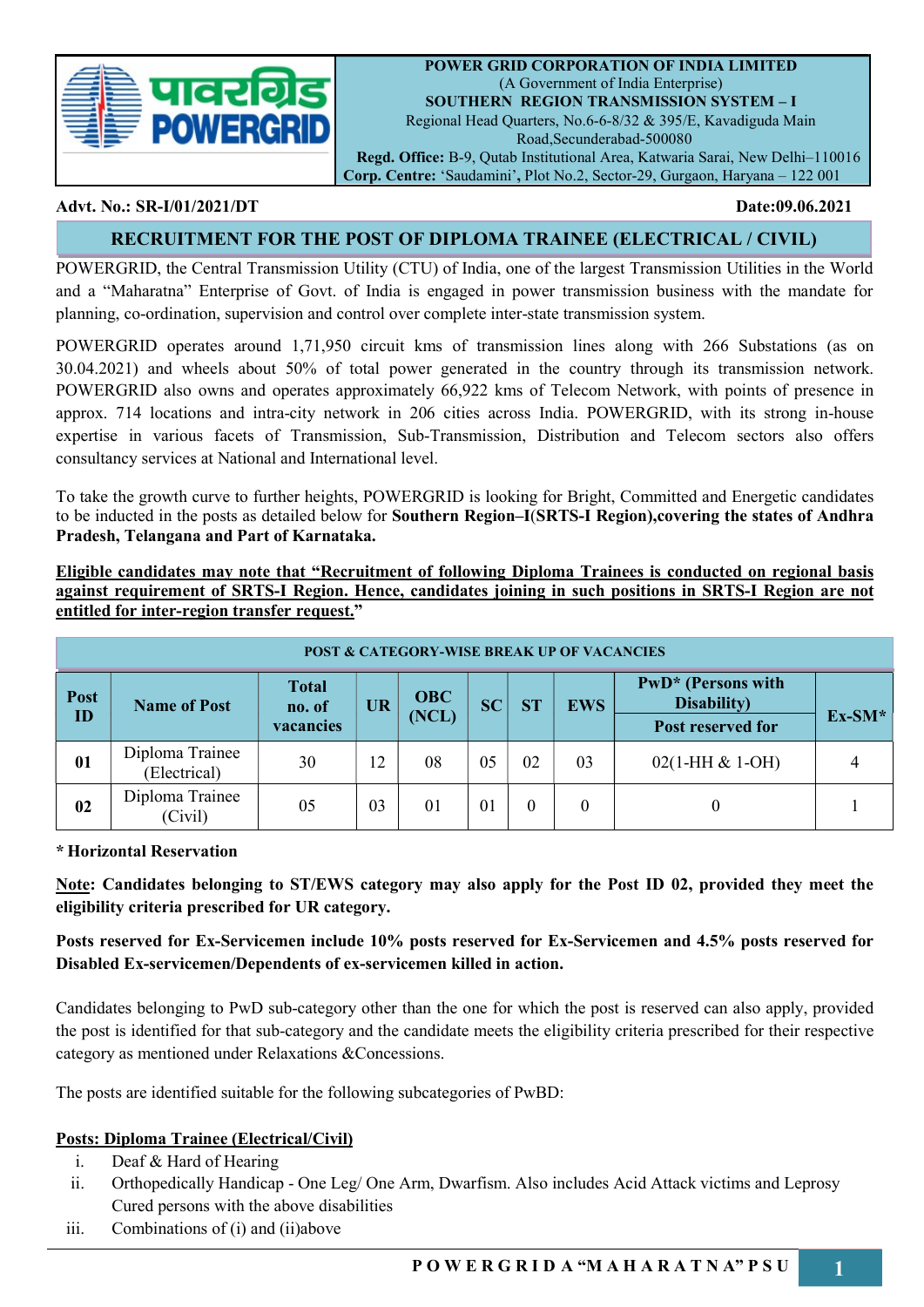

| Post<br>ID     | Name of<br>Post                    | Qualification                                                                                                                                                                                                                                                                                                                | <b>Discipline</b>                                                                                                                  | <b>Maximum Age</b><br>(As on 29.06.2021)                                |
|----------------|------------------------------------|------------------------------------------------------------------------------------------------------------------------------------------------------------------------------------------------------------------------------------------------------------------------------------------------------------------------------|------------------------------------------------------------------------------------------------------------------------------------|-------------------------------------------------------------------------|
|                | Diploma<br>Trainee<br>(Electrical) | Full Time Regular 3 Years Diploma from<br>recognized Technical Board/ Institute with<br>minimum 70% marks for General<br>OBC(NCL) / EWS candidates and pass<br>marks for SC/ST/PWD.<br>technical<br>qualification<br>like<br>Higher<br>B.Tech/B.E/M.Tech/M.E etc with or<br>without Diploma is not allowed                   | Electrical/Electrical<br>(Power)/ Electrical and<br>Electronics/Power<br>Systems Engineering/<br>Power Engineering<br>(Electrical) | 27 years for General/EWS<br>30 years for OBC(NCL)<br>32 years for SC/ST |
| $\overline{2}$ | Diploma<br>Trainee<br>(Civil)      | Full Time Regular 3 Years Diploma from<br>recognized Technical Board/ Institute with<br>70%<br>marks<br>for<br>minimum<br>General/OBC(NCL)/EWS/ ST candidates<br>and pass marks for SC candidates.<br>technical qualification<br>Higher<br>like<br>B.Tech/B.E/M.Tech/M.E.etc<br>with<br>or<br>without Diploma is not allowed | Civil Engineering                                                                                                                  | 27 years for General/ST/EWS<br>30 years for OBC(NCL)<br>32 years for SC |

# JOB SPECIFICATION

#### RELAXATIONS & CONCESSIONS

1. Reservation/Relaxation/Concession for SC/ST/OBC(NCL)/EWS/PwD/Ex-Servicemen/J&K Domicile/Victims of Riots candidates shall be given as per Government of India guidelines as detailed below–

| <b>For Posts Reserved for various categories</b> |                       |                                                                                                                                   |                                                              |              |  |
|--------------------------------------------------|-----------------------|-----------------------------------------------------------------------------------------------------------------------------------|--------------------------------------------------------------|--------------|--|
| SI.<br>No.                                       | Category              | Age-relaxation permissible<br>beyond the upper age limit                                                                          | Relaxation in %age of<br>marks in essential<br>qualification |              |  |
| 1                                                | OBC (NCL)             | 03 years                                                                                                                          | No Relaxation                                                | Not Exempted |  |
| $\overline{2}$                                   | SC/ST                 | 05 years                                                                                                                          | Pass                                                         | Exempted     |  |
| 3                                                | EWS                   | No Relaxation                                                                                                                     | No Relaxation                                                | Not Exempted |  |
| 4                                                | Ex-SM-(UR/EWS)        | 3 years after deduction of the<br>military service<br>rendered<br>from the actual<br>age                                          | Pass                                                         | Exempted     |  |
| 5                                                | $Ex-SM -$<br>OBC(NCL) | 6 years (3 years + 3 years)<br>deduction<br>of<br>after<br>the<br>military service rendered<br>from the actual age                | Pass                                                         | Exempted     |  |
| 6                                                | $Ex-SM - SC/ST$       | 8 years $(5 \text{ years} + 3 \text{ years})$<br>deduction of<br>the<br>after<br>military service rendered<br>from the actual age | Pass                                                         | Exempted     |  |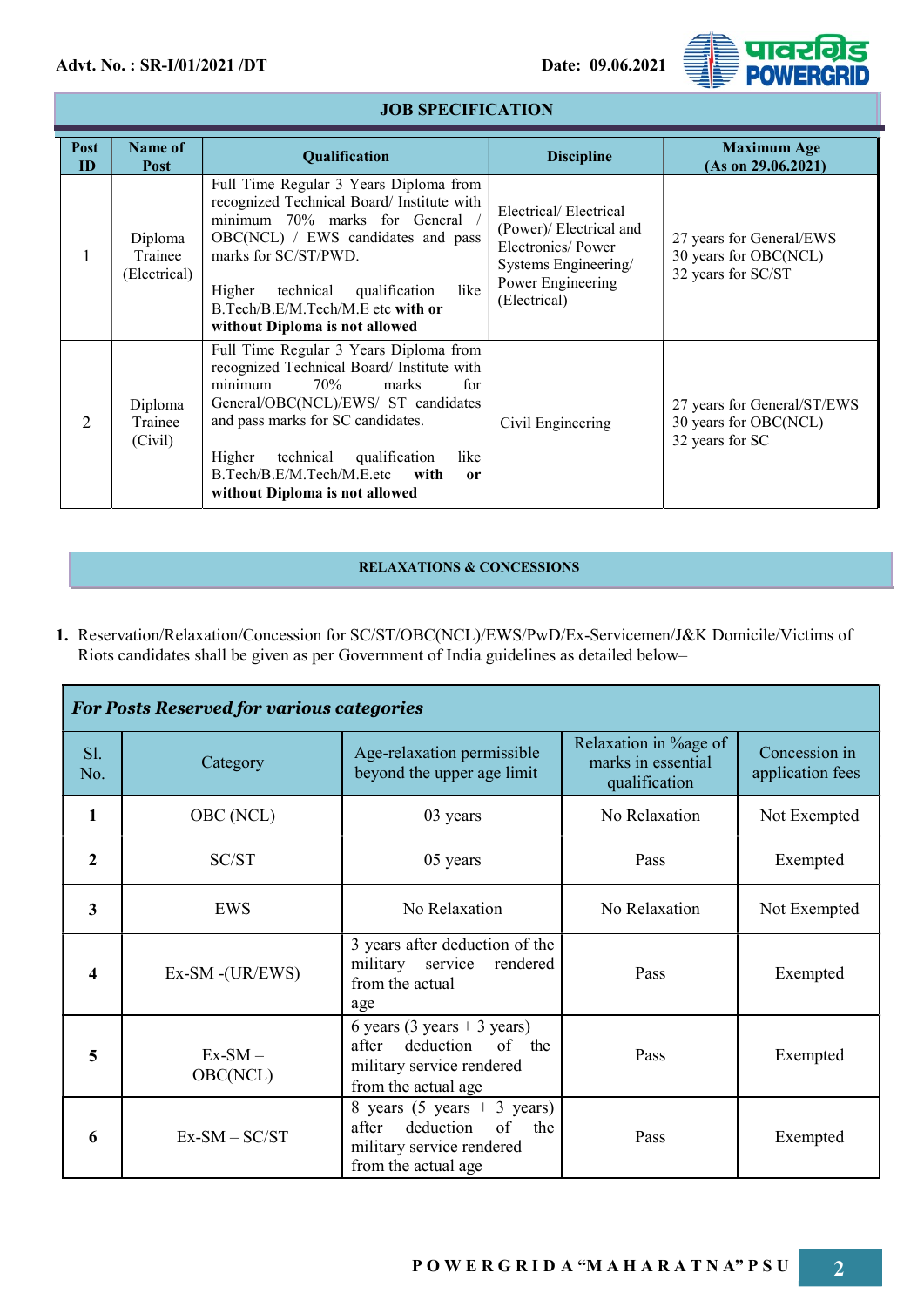

| 7                                                             | $PWD$ -(UR/EWS)                                                                                                                                                          | 10 years                       |          | Pass          | Exempted     |
|---------------------------------------------------------------|--------------------------------------------------------------------------------------------------------------------------------------------------------------------------|--------------------------------|----------|---------------|--------------|
| 8                                                             | PwD-OBC(NCL)                                                                                                                                                             | $(10+3) = 13$ years            |          | Pass          | Exempted     |
| 9                                                             | PwD(SC/ST)                                                                                                                                                               | $(10+5) = 15$ years            |          | Pass          | Exempted     |
| 10                                                            | Candidates who had ordinarily been domiciled in the State of J&K during the period from 1stJan, 1980 to<br>31stDec., 1989 OR Children and dependent of Victims of Riots. |                                |          |               |              |
| 10<br>(a)                                                     | UR/EWS                                                                                                                                                                   | 5 years                        |          | No Relaxation | Not Exempted |
| 10<br>(b)                                                     | OBC (NCL)                                                                                                                                                                | $(5+3) = 8$ years              |          | No Relaxation | Not Exempted |
| 10<br>(c)                                                     | SC/ST                                                                                                                                                                    | $(5+5) = 10$ years             |          | Pass          | Exempted     |
| For Posts Not reserved for OBC (NCL), SC, ST, Ex-SM, PWD &EWS |                                                                                                                                                                          |                                |          |               |              |
| 11                                                            | ST candidates applying for<br>Post ID <sub>02</sub>                                                                                                                      | No Relaxation                  |          | No Relaxation | Exempted     |
| 12                                                            | EWS candidates applying<br>for Post ID 02                                                                                                                                | No Relaxation                  |          | No Relaxation | Not Exempted |
| 13                                                            | PwD candidates applying<br>for Post ID 02                                                                                                                                | UR/ST/SC/<br>OBC(NCL)/<br>E WS | 10 years | No Relaxation | Exempted     |

- 2. Persons suffering from not less than 40% of the relevant disability shall be eligible subject to submission of Disability Certificate issued by a Government Medical Board in the format prescribed by Govt. of India at the time of application as well as verification of documents, if called for.
- 3. Reservation/Relaxation/Concession for OBC (NCL) candidates will be subject to submission of selfattested copy of OBC (NCL) certificate along with NCL Declaration in the format prescribed by the Govt. of India for "Appointment in to Posts under Govt. Of India" from a competent authority at the time of application as well as verification of documents, if called for.
- 4. Reservation/Relaxation/ConcessionforSCcandidateswillbesubjecttosubmissionofself-attestedcopy of SC certificate in the format prescribed by the Govt. of India issued by the competent authority at the time of application as well as verification of documents, if called for.
- 5. Reservation and Relaxation for EWS will be subject to submission of a copy of the latest Income and Asset Certificate issued by a Competent Authority at time of application and verification of documents, if called for.
- 6. Relaxation/ConcessionforJ&KDomicile/Ex-Servicemen/VictimsofRiots will be subject tto submission of Age relaxation cum Domicile Certificate/Discharge Certificate/Certificate in the prescribed format issued by Competent Authority respectively at the time of application as well as verification of documents, if called for.
- 7. Ex-Servicemen with a minimum of six months continuous service are allowed age relaxation to the extent of the period spent in service plus three years subject to the condition that the resultant age after deducting his period of service from his actual age does not exceed the prescribed age limit by more than three years.
- 8. Ex-Servicemen applying for civil posts under Ex-Servicemen category has to submit Form of Undertaking as per G.I.Dept. of Per.& Trg., O.M.No.36034/2/91-Estt. (SCT), dated3-4-1991.
- 9. Ex-Servicemen applying for civil posts under Ex-Servicemen category has to submit Proforma of Certificate for employed officials as per G.I. Dept. of Per.&Trg., O.M.No.36034/2/91-Estt. (SCT), dated3-4-1991.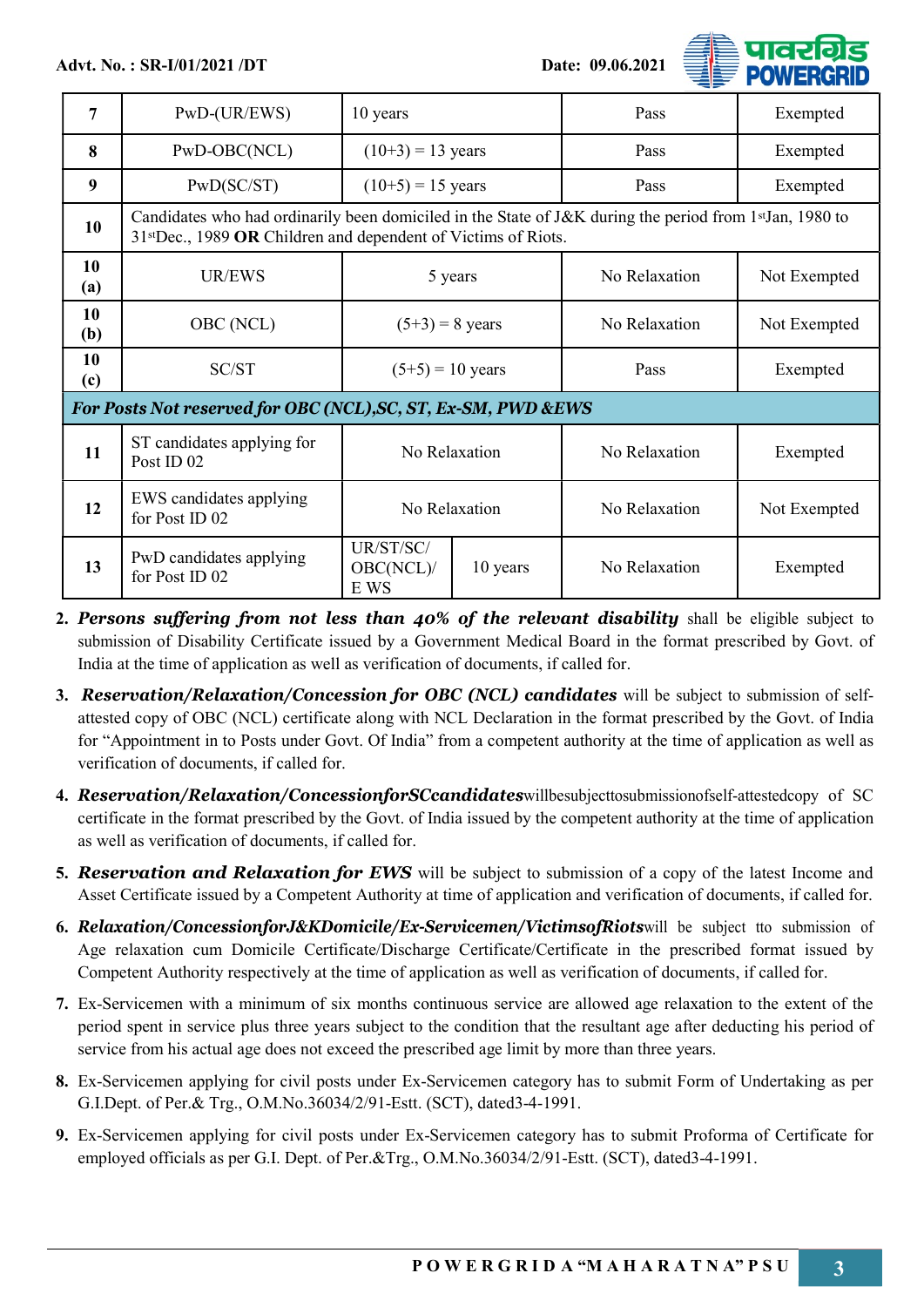

10.In case Caste/Category certificate is issued in a language other than Hindi or English, candidates are advised to produce a certified translation of the same in either Hindi or English language at the time of at the time of verification of documents, if called for.

#### SELECTIONPROCESS

- 1. Selection procedure: Only Written Test/Computer Based Test shall be conducted.
- 2. Type of Test: The Test shall be of Objective type (each question shall have four options) of two hours duration consisting of two parts–
	- (a) Part-I consists of Technical Knowledge Test/Professional Knowledge Test (TKT/PKT) with 120 questions having specific questions from respective discipline.
	- (b) Part-II consists of Aptitude Test (AT) with 50 questions on vocabulary, verbal comprehension, quantitative aptitude, reasoning ability, data sufficiency  $\&$  interpretation, numerical ability etc.

All questions would be MCQ type with 4 options and carry equal weightage (1 mark each). Wrong & multiple answers would result in negative marks of ¼. Candidates shall have the option for appearing in the Written Test in Hindi or English.

# 3. Qualifying criteria in Written Test:

| Vacancy           | <b>Qualifying criteria in Written Test</b>            |
|-------------------|-------------------------------------------------------|
| <b>Unreserved</b> | Minimum of 40% marks subject to at least 30% marks in |
| including EWS     | Part-I & Part-II separately                           |
| Reserved          | Minimum of 30% marks subject to at least 25% marks in |
|                   | Part-I & Part-II separately                           |

# 4. Empanelment:

Candidates who have secured at least 40% in UR category including EWS and 30% in reserved category in Written Test shall only be eligible for empanelment.

# 5. Offer of Appointment:

The offer of appointment shall be issued to the suitable candidates empanelled in the order of merit and based on the requirement. Appointment of selected candidates will be subject to them being found medically fit in the preemployment medical examination to be conducted as per POWERGRID norms and standards of medical fitness.

# TEST CENTRES

The Computer Based Test shall be held at the following Test Centres:

1 Hyderabad 2 Vijayawada

Candidates will have to choose the test centre nearest to their address for communication and no change will be allowed subsequently. Admission to the test will be on production of Admit Card. Candidates have to download their Admit Cards through our application portal. Admit Card will not be sent by Post. POWERGRID reserves the right to change/cancel test centres depending upon number of candidates / availability of nodes for CBT.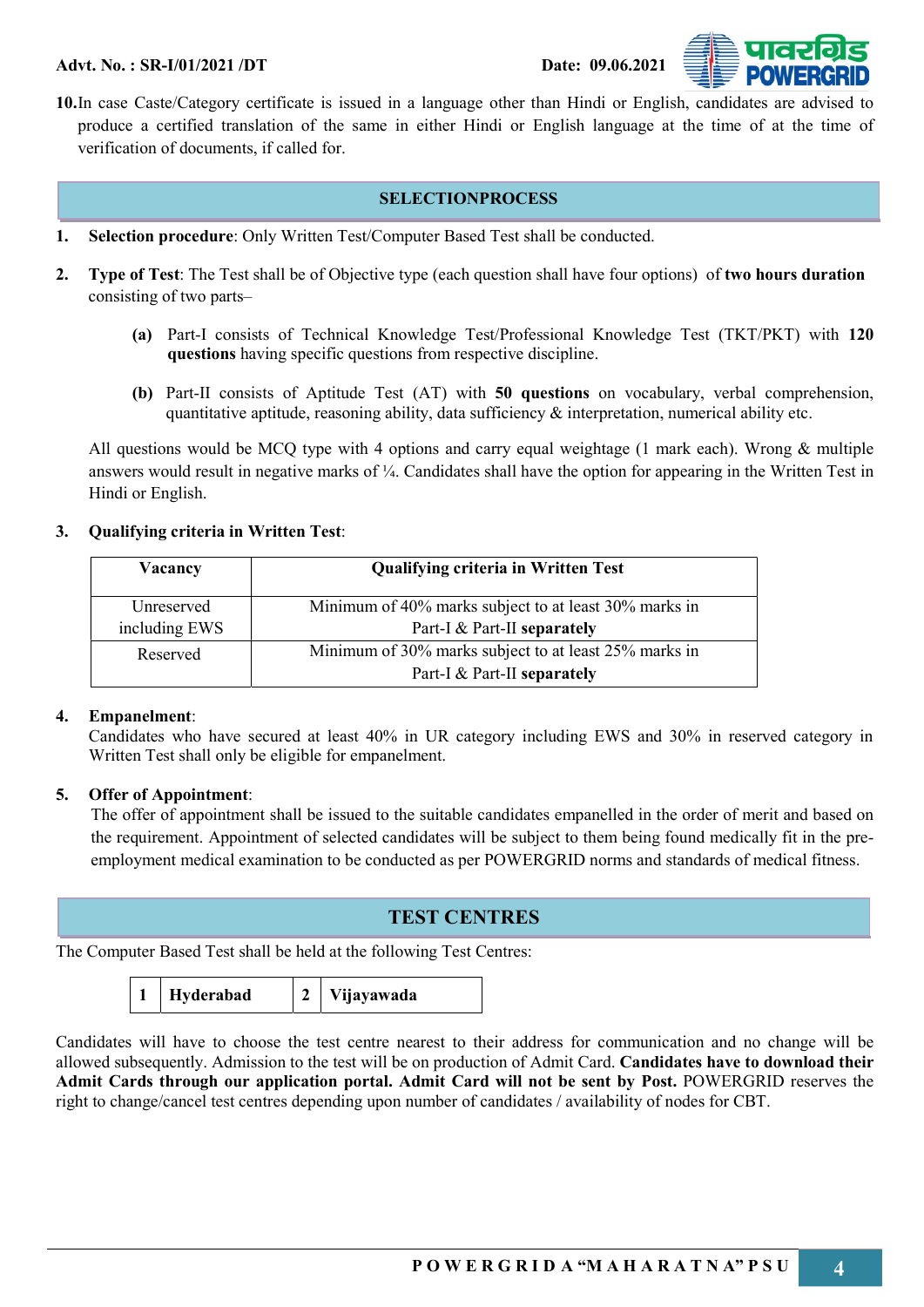

# HEALTH STANDARDS

Applicants should have sound health. No relaxation in health standard is allowed. Appointment of selected candidates will be subject to their being found medically fit in the pre-employment medical examination to be conducted as per Norms & Standards of Medical Fitness. Please visit Careers section → Health of our website for details of medical standards.

# COMPENSATION PACKAGE DURING TRAINING PERIOD AND ON REGULARISATION

| <b>Stipend during training</b><br>period | Designation & Level on successful<br>completion of training period | <b>Basic pay on Regularisation</b>                           |
|------------------------------------------|--------------------------------------------------------------------|--------------------------------------------------------------|
| Rs. 27500/- pm                           | Junior Engineer Gr-IV at S1 level in<br>Supervisory category       | $Rs.25000/-$ in the pay-scale of<br>$Rs.25000-117500/-(IDA)$ |

Besides the above, the compensation package also includes IDA, HRA and other allowances, benefits such as monthly conveyance reimbursement, medical facilities, various insurance covers, Performance Related Pay, Leave encashment, CPF, Gratuity and various low interest short/long term advances as per rules in force from time to time.

### SERVICE AGREEMENT BOND

Selected candidates shall undergo training for a period of one year. They will be required to execute a Service Agreement Bond as per the following details to successfully complete the training period and thereafter serve the organisation for at least three years:

#### Service Agreement Bond

General/OBC (NCL)/EWS candidates: Rs. 2,50,000/-, SC/ST/PwD candidates: Rs.1,25, 000/-

# APPLICATION FEES

| Post ID | Posts                              | <b>Non-Refundable Application Fee</b> |
|---------|------------------------------------|---------------------------------------|
| 01&02   | Diploma Trainee (Electrical/Civil) | $Rs 300/-$                            |

SC/ST/PwD/Ex-SM/Departmental candidates need not pay the Application Fee regardless of the post being reserved for them or not.

# HOW TO APPLY

- 1. Interested eligible candidates should apply only through On-line Registration System of POWERGRID To apply logon to http://www.powergrid.in $\bigotimes$  Careers section $\bigotimes$  JobOpportunities  $\bigotimes$  Openings  $\bigotimes$  Southern Region-1, Hyderabad and then "Recruitment for the post of Diploma Trainee(Electrical / Civil) in **SRTS-I-2021". No other means/mode of application shall be accepted.** POWERGRID will not be responsible for bouncing back of any email sent to the candidate.
- 2. Before registering and submitting their applications on the website, the candidate should possess a Valid Self Email ID, Alternate E-mail ID and Mobile number.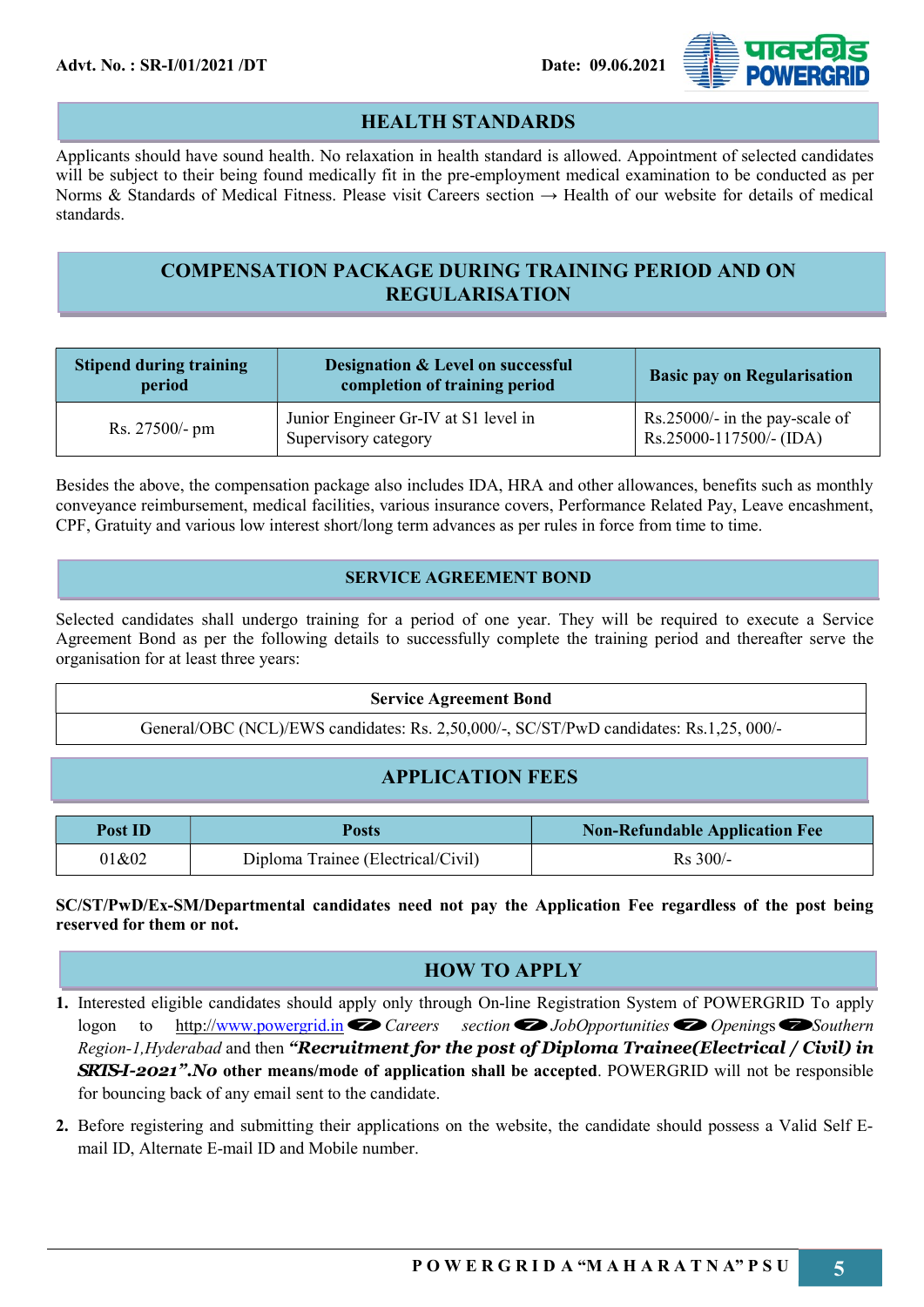



- 3. Candidates are advised to upload the following documents while submitting online application in the space earmarked in the on-line application:
	- a) Scanned copy of recent passport size color photograph max. (50kb) in .JPG format
	- b) Scanned copy of signature max (30kb) in .JPG format
	- c) Date of Birth Proof: SSC/Xth class/Matric/ Birth Certificate (wherein DOB is mentioned) (max 1MB) in .pdf format
	- d) Qualification Certificate: Diploma along with Mark Sheets of all years/semesters (max. 10MB) along with Proof of norms adopted by the University/Technical Board/Institute to convert CGPA/OGPA/DGPA into percentage(if applicable)(all Qualification Certificate &Marks Sheets are required to be scanned in .pdf format)
	- e) Candidates working in Govt./ PSU are required to apply through proper channel and need to upload "No Objection Certificate" from the present employer in .pdf format.
	- f) Caste Certificate in the prescribed GOI format issued by Competent Authority (if applicable) (max.1MB) in .pdf format
	- g) Disability Certificate in the prescribed GOI format issued by Competent Authority (if applicable) (max. 1MB) in .pdf format
	- h) Ex-Serviceman Discharge Certificate, Undertaking and Proforma of Certificate for Employed Officials in case of Ex-Servicemen in the prescribed format (if applicable ) (max. 1MB) in .pdf format.
	- i) Domicile cum Age relaxation certificates for Candidates from J&K State/ Riots Victim in the prescribed GOI format issued by Competent Authority (if applicable) (max. 1MB) in .pdf format
	- j) Employment Exchange Registration Certificate/ Receipt (if applicable) (1MB) in .pdf format.
	- 4. Applicants are advised to take a print out of the submitted online application and note down the user ID and password generated at the time of online registration. On further announcement of dates for the written test, the eligible candidates shall download Admit cards from the POWERGRID website for appearing in the screening test. In case the candidate qualifies the written test and is called for further verification process then at that time the candidate is required to produce the above uploaded documents in original.
	- 5. Information regarding this recruitment process shall be made available in the career section of POWERGRID website. Applicants are advised to check the website periodically for updates.

# 6. Payment of ApplicationFees:

- After successful completion of registration candidates shall receive an email with details of their Login ID, Password and other information. Candidate is required to login to career page through candidate login link available on job opportunities section (Go to Careers> Job Opportunities>Openings> Regional Openings > Concerned advertisement & candidate login link).
- $\triangleright$  A button shall be available on the login page which will guide the candidate to payment gateway. Candidate will be automatically directed to payment gateway website and return back to POWERGRID website automatically on completion of transaction.
- Online payment can be made through Credit Card, Debit Card, Net Banking.
- $\triangleright$  If the transaction is successful, the online payment button will disappear and transaction confirmation will appear. If the transaction fails and the amount is deducted, the candidates will have to wait for 2 hours to check any update in status on his/ her candidate login home page. In case of no change, he/ she will have to send mail stating the issue and quoting his/ her POWERGRID Registration No. Payment once done cannot be refunded. Hence candidates are advised not to wait till last date for submission of application or payment of fees.
- 7. CANDIDATES ARE NOT REQUIRED TO FORWARD THE HARD COPIES OF APPLICATION TO POWERGRID.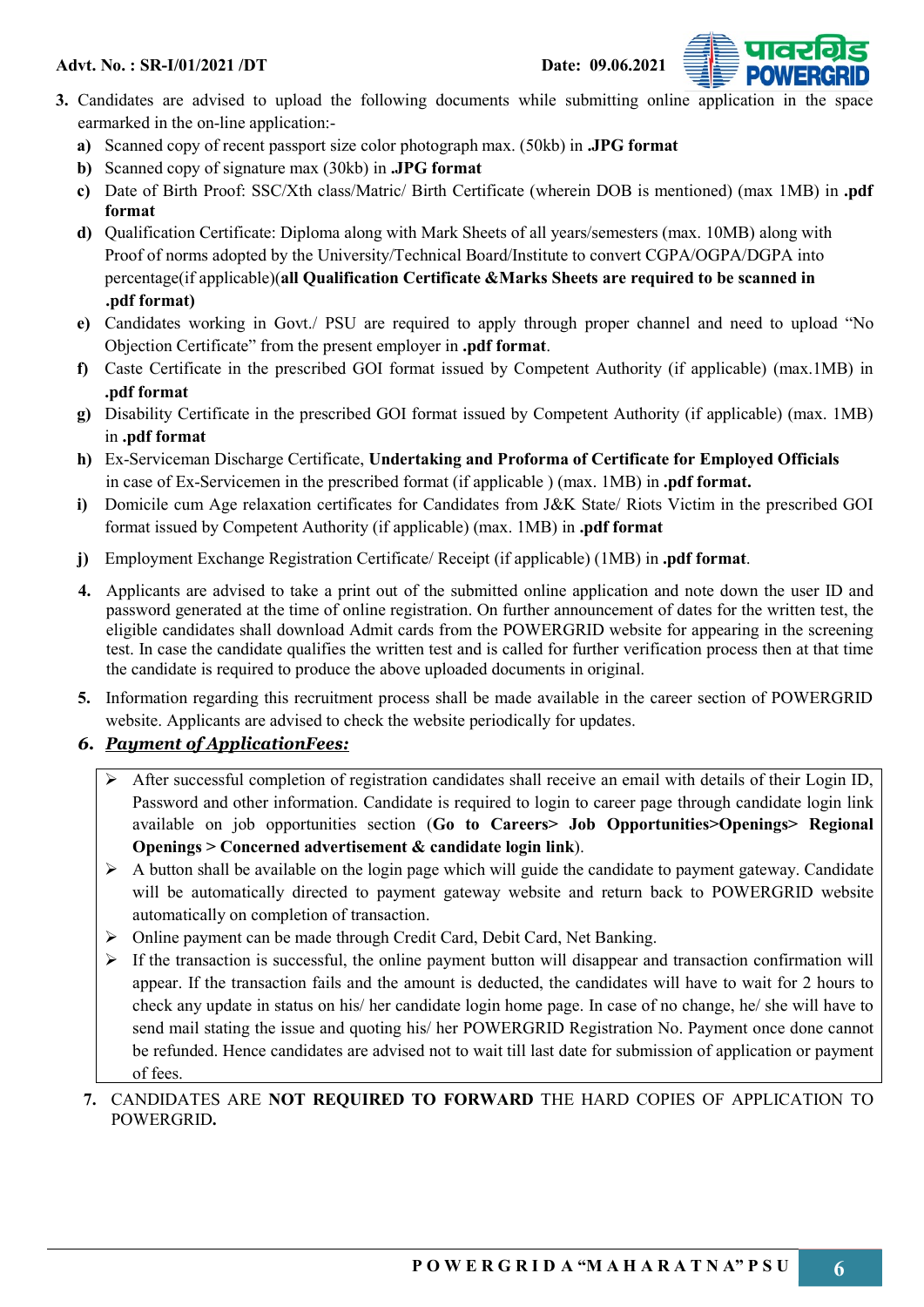

### 8. Also, candidates should keep the following documents ready with themselves for any future requirement. (Self-attested copies):

- a) Copy of online generated resume
- b) Documents related to Essential Qualification (Passing Certificate & Mark sheets.)
- c) Documents related to Other Qualifications (Passing Certificate and Mark sheets)
- d) Proof of norms adopted by the University/ Technical Board/Institute to convert CGPA/OGPA/DGPA into percentage.
- e) Proof of Date of Birth (SSC/X class certificate/ Birth Certificate)
- f) Caste (SC/ST/OBC-NCL/EWS) Certificate for claiming Reservation/ Relaxation/concessions (as applicable)
- g) Discharge Certificate (If applicable)
- h) Disability Certificate (If applicable)
- i) Any other relevant document

# Candidate will have to bring these documents along with original for verification at the time of Document verification / Medical/ Joining, if called for.

- f) Candidates should submit only single application for a post and application once submitted cannot be altered. A valid e-mail ID is essential for submission of the online application. POWERGRID will not be responsible for bouncing of any e-mail sent to the candidates.
- g) Candidates are advised to make a note of their e-mail ID as entered in the application form and Registration Number generated at the top right hand corner of the 'Resume'. These would be required for accessing information through candidate login during the later stage of the recruitment process.
- h) Once applied, the applicants are advised to check the web site as well as their registered e-mail regularly for anyupdates.
- 9. The admit card indicating Roll Number, Name of the allocated Test Center and guidelines for the test will be made available on our website to the candidates found apparently eligible based on the online dataonly. The candidate has to download his/her Admit card, Test Guidelines etc. for appearing in the test from the website only. Please note that the admit card will not be sent bypost.
- 10. All information regarding this recruitment will be made available on the website :http://www.powergrid.in and no separate communication shall be made. Candidates must constantly visit website: http://www.powergrid.in for information regarding dates of written test, downloading of admit card, result of written test, medical standards etc.
- 11. E-mail ID and Mobile number to be entered in online application form is mandatory. In case a candidate does not have a valid personal e-mail ID, he/she should create his/her new email ID before applying online. Candidates are advised to keep the e-mail ID and Mobile number entered compulsorily in the online application form, active for at least one year. No change in the email ID or mobile number will be allowed once entered. All future correspondence shall be made via E-mail and/or SMSonly.
- 12. Applicants should keep sufficient copies of same photographs in reserve for future use, which they are using in the Online Registration.
- 13. It is mandatory that eligible candidates go through the full text of the advertisement and agree to all the conditions given, while applying for the post.
- 14. No manual / paper application will be entertained.

#### GENERAL INFORMATION &INSTRUCTIONS

- 1. Only Indian Nationals who have attained the age of 18 years and above are eligible to apply.
- 2. Before applying, the candidate should ensure that he/she fulfils the eligibility criteria and other norms mentioned in this advertisement as on closing date of application.
- 3. For the Un Reserved (UR) vacancy, SC/ST/OBC(NCL)/EWS candidates can apply subject to meeting with all general standards of eligibility.
- 4. The candidate must possess qualifications recognized by the relevant statutory bodies like UGC/ AICTE etc.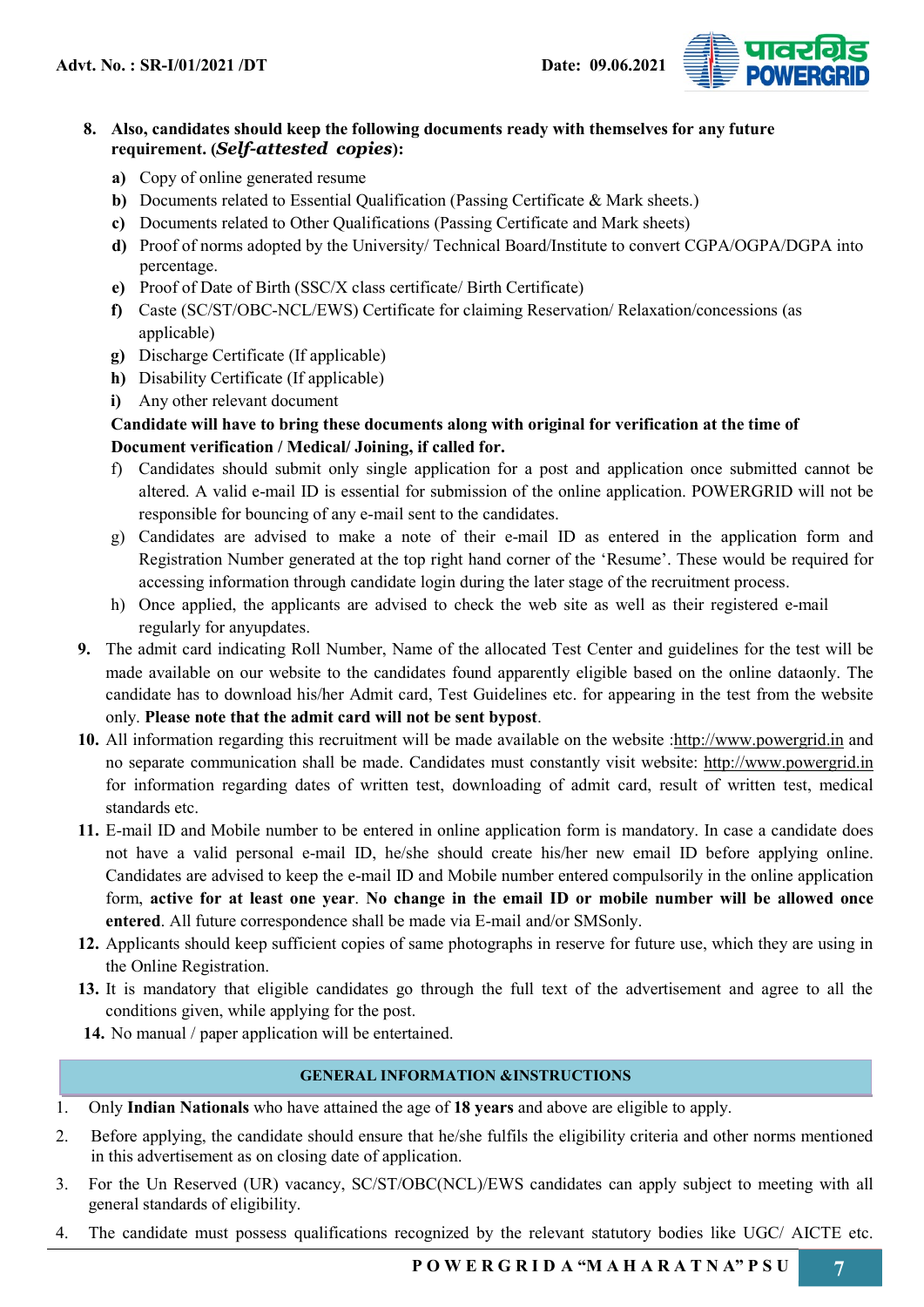



- 5. Higher technical qualification like B.Tech/B.E/M.Tech/M.E etc with or without Diploma is notallowed.
- 6. Recruitment of Diploma Trainees is conducted on regional basis against requirement of SRTS-I Region. Hence, candidates joining in such positions in SRTS-I Region are not entitled for inter-region transfer request.
- 7. All eligibility qualification should be recognized and from a recognized Institution/Board/Council/ University. Wherever CGPA/OGPA/DGPA or Letter Grade in a diploma is awarded, its equivalent percentage of marks must be indicated in the application form as per norms adopted by University/ Technical Board/Institute. Proof of norms adopted by the University/Technical Board/Institute to convert CGPA/OGPA/DGPA into percentage is to be submitted at the time of verification, if called for. In case the University/Technical Board/Institution does not have any scheme for converting CGPA into equivalent marks, the equivalence would be established by dividing the candidate's CGPA by the maximum possible CGPA and multiplying the result with100.
- 8. Mere submission of application does not guarantee the adequacy of candidature for being considered for further selectionprocess.
- 9. Management reserves the right to cancel/restrict/enlarge/modify/alter the recruitment/selection process, if need so arises, without issuing any further notice or assigning any reason thereafter.
- 10. The vacancies notified may vary and operation of panel will depend on requirement.
- 11. Candidature is liable to be rejected at any stage of recruitment/selection process or after joining, if any information provided by the candidate is not found in conformity with the criteria mentioned or if POWERGRID comes across any evidence/knowledge that the qualification, experience and any other particulars indicated in the application/other forms/formats are not recognized/false/misleading and/or amounts to suppression of information/particulars which should have been brought to the notice of POWERGRID.
- 12. All computations of eligibility criteria and other norms viz. Age, Qualification, etc., shall be as on closing date of online application. Date of issuance of final mark sheet shall be taken as the date of acquiring qualification.
- 13. Candidates selected in POWERGRID are liable to be posted anywhere in India and abroad.
- 14. Management reserves the right to raise or lower the qualifying standards in any stage of the selection process depending on availability of sufficient number of candidates.
- 15. Candidates working in Govt./PSU are required to produce "No Objection Certificate" at the time of Document verification.
- 16. SC/ST/PwD Candidates shall be reimbursed second class rail fare/bus fare by shortest route for to and fro travel for the purpose of appearing in test, on production of railway ticket/number/bus ticket for onward journey and self-attested copy of SC/ST/PwD certificate, restricted to distance between the address for communication and the nearest test centre.
- 17. Candidates claiming reservation under OBC (NCL) should belong to OBC-Non-Creamy Layer as on closing date of submission of online application.
- 18. Candidates belonging to OBC (NCL) category will have to submit latest OBC (NCL) certificate in proper format issued during FY 2021-2022.
- 19. All photocopies of documents (along with the application) submitted at the time of Document Verification, if called for, should be self-attested by the candidate. Candidates should retain sufficient number of same coloured size photograph as used in the online application for future use.
- 20. Candidates shall submit application for only ONE post as the Written Test shall be held on the same day for all the posts.
- 21. Legal jurisdiction will be Hyderabad in case of any cause /dispute.
- 22. Online application forms that are incomplete and without prescribed fee will be rejected straight away and no correspondence in this regard will be entertained.
- 23. Mere submission of application to POWERGRID does not guarantee the adequacy of candidature for being considered for further selection process.
- 24. There is no provision of re-checking / re-evaluation of Answer Sheets.